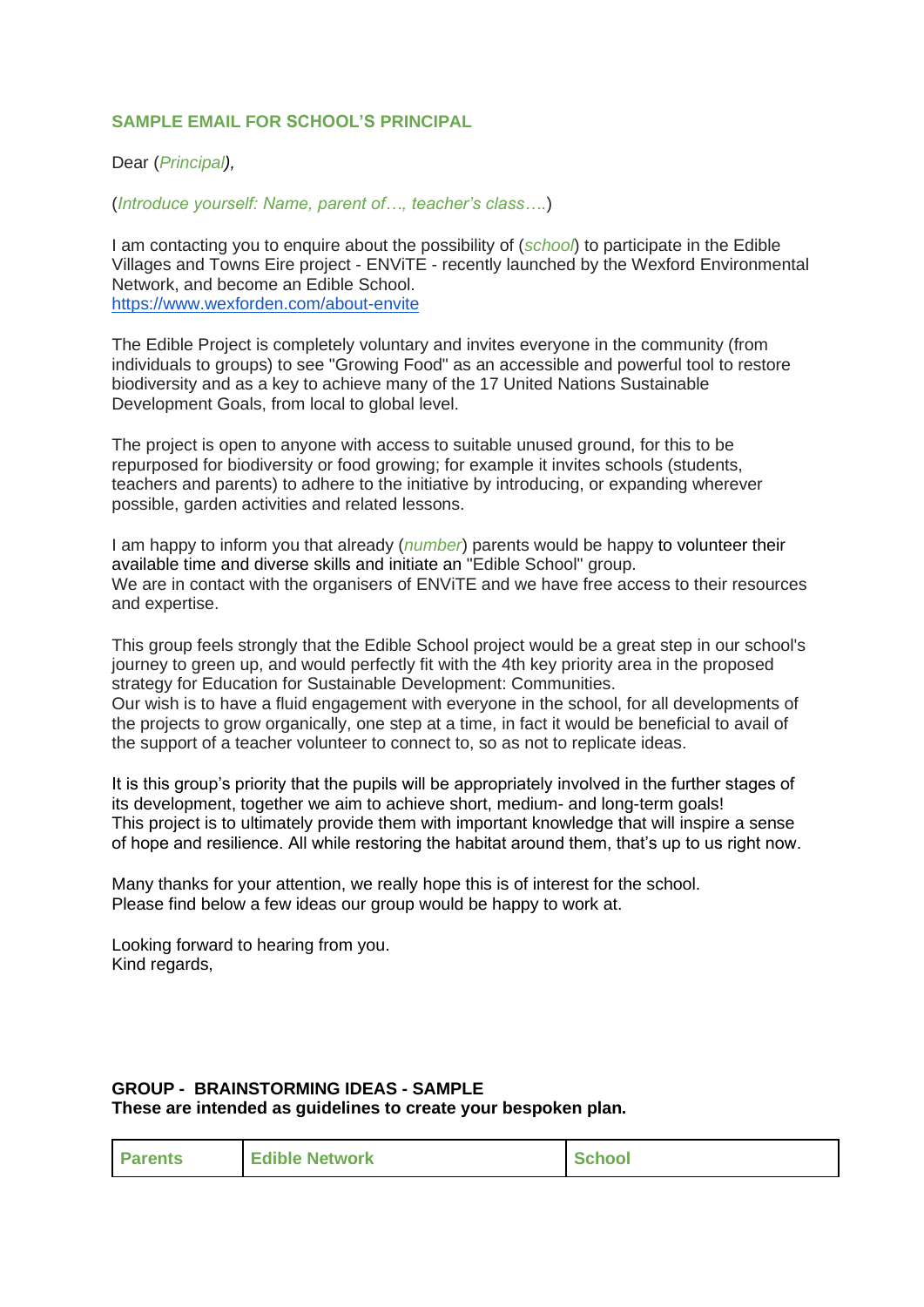| A<br>В | A<br>в                    | Volunteer teacher/s<br>Groundskeeper |
|--------|---------------------------|--------------------------------------|
|        | ◡                         |                                      |
|        | .                         |                                      |
|        |                           |                                      |
| .      | <b>WEN Edible Network</b> |                                      |
|        | Local Tidy Town (?)       |                                      |
|        | Other community group     |                                      |

.

| <b>Permaculture</b><br><b>Pockets (A)</b>                                                                                                              | Horticulture /<br>outdoors (B)                                                                                                                                   | <b>Topics for lessons</b>                                                                                                                                                                                                                                                                                                                                                                                                                                                                                                                                                                                                                                                                                                                                                    |  |
|--------------------------------------------------------------------------------------------------------------------------------------------------------|------------------------------------------------------------------------------------------------------------------------------------------------------------------|------------------------------------------------------------------------------------------------------------------------------------------------------------------------------------------------------------------------------------------------------------------------------------------------------------------------------------------------------------------------------------------------------------------------------------------------------------------------------------------------------------------------------------------------------------------------------------------------------------------------------------------------------------------------------------------------------------------------------------------------------------------------------|--|
| 1. Introduce<br>wildflowers and<br>edible shrubs<br>and trees in<br>unused areas                                                                       | 1. Herb garden<br>Raised beds<br>2.<br>3. Composting<br>piles<br>4. Log piles<br>bug hotels<br>5. Wildlife<br>surveys<br>6. Foraging<br>7. Hand<br>weeding<br>8. | In class topics can be explored at any age<br>using the appropriate language, the idea is to<br>always end with a positive solution to the<br>negative points, we want to make sure<br>children are feeling empowered in making the<br>difference.<br>Have your pick!<br>1. Healthy Soil<br>2. Food system<br>3. Farming practices in Ireland and all<br>over the world<br>4. Food waste<br>5. Food artisanat<br>6. Plastic waste<br>7. Sustainable production/consumption<br>8. Real needs - induced needs<br>9. Deforestation<br>10. Ocean pollution<br>11. Biodiversity loss and conservation<br>12. Circular and local economy<br>13. Resilience<br>14. Community power<br>15. Self sufficiency<br>16. Just transition<br>17. SDGs<br>18. Climate Change<br>$19. \ldots$ |  |
| <b>Bluebells</b><br>Pansy<br>Lavender<br>Raspberries<br><b>Blackberries</b><br>Currants<br>Apples<br><b>Cherries</b><br>Plums<br>Hazelnuts<br>Plantain | Sage<br>Thyme<br>Rosemary<br>Mint<br><b>Chives</b><br>Carrots<br><b>Onions</b><br>Garlic<br>Pumpkins and<br>squashes<br>Peas                                     | Outdoors, workshops, school trips, at home<br>1. Seasonal Cookery classes<br>2.<br>Label reading in shops<br>3. Visit to Organic Farms<br>Visit to Food artisans<br>4.<br>Try have a dinner without dairy or<br>5.<br>meats<br>Try a different type of milk for breakfast<br>6.<br>some days a week.                                                                                                                                                                                                                                                                                                                                                                                                                                                                         |  |